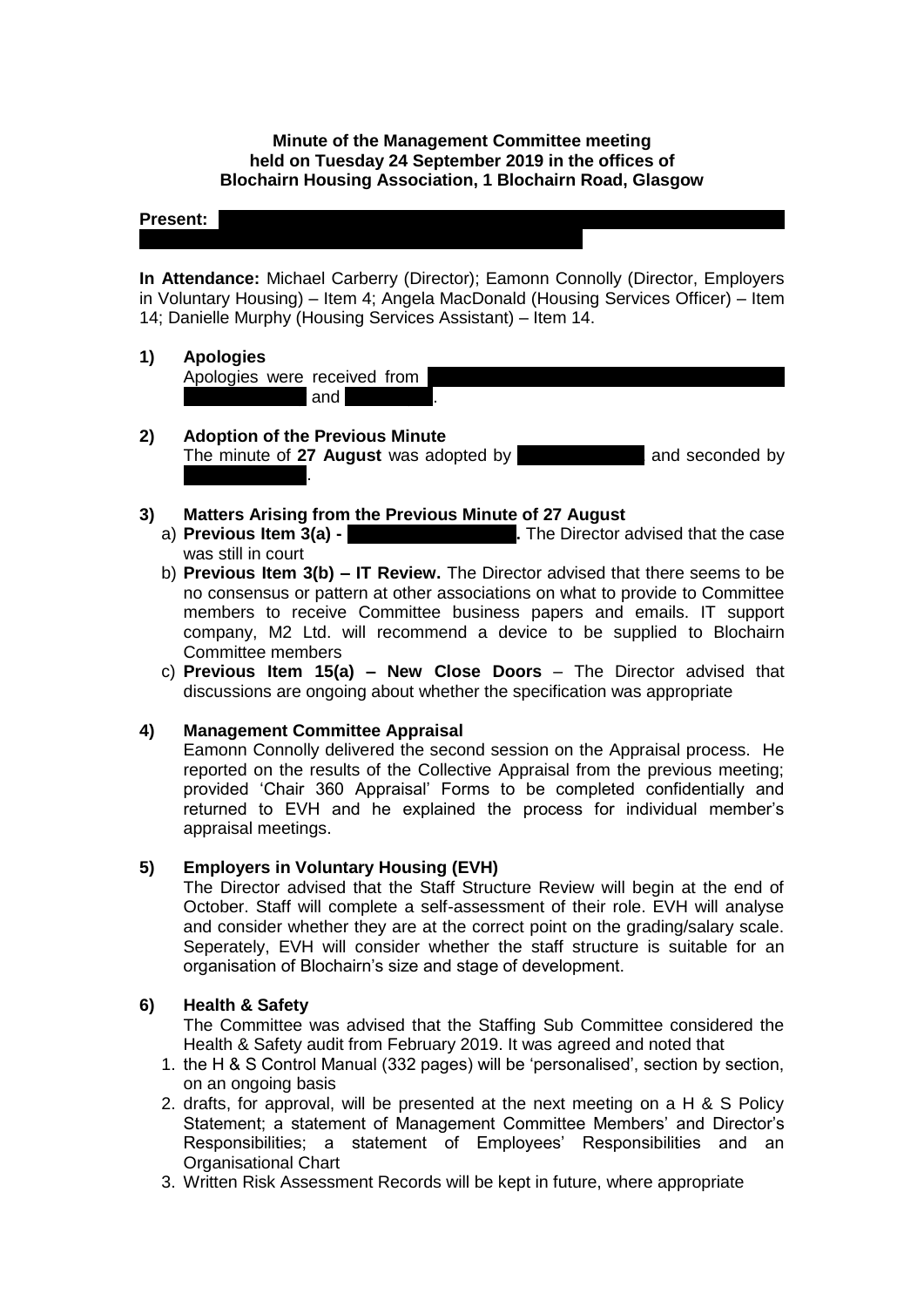- 4. Display Screen Equipment (DSE) Risk Assessments will be carried out in **October**
- 5. Policies will be prepared for consideration to include Occupational Driving; Lone Working; Violence and Aggression; Stress Management
- 6. A Fire Risk Assessment will be carried out before the next meeting
- 7. At least two Fire Drills will be carried out each year
- 8. At least six Fire Alarm tests will be carried out each year
- 9. Staff (Angles & Daniel Black branch and Fire Safety Training in June
- 10. Fixed" electrical installation tests will be carried out on Friday 27 September

## **7) Scottish Government/Scottish Housing Regulator**

The Director reminded the Committee that Assurance Statements are due by 31 October and that Freedom of Information legislation will include housing associations from 11 November.

#### **8) Tenant Bonus Scheme**

The draw was made for September. Winners were and  $\overline{\phantom{a}}$ 

## **9) National Accommodation Strategy for Sex Offenders (NASSO)**

The Committee reviewed correspondence with the Scottish Housing Regulator and with Ash Denham MSP, Minister for Community Safety. This will be considered further at the next meeting.

### **10) Royston Strategy Group**

The Committee was advised that discussions were ongoing on a Roystonhill Masterplan. Within Glasgow City Council there is a difference of opinion regarding retaining or demolishing the Millburn Centre. The planners favour retaining it but the funders (Development & Regeneration Services – DRS) favour demolition. It was agreed that the community consultation form should be issued to all Blochairn residents. The Committee were further advised that the Royston Strategy Group will be treated as a Community Council for the purposes of the parking restriction consultation for Royston.

### **11) Staffing Sub Committee**

The Committee noted that the Sub Committee met on 17 September to consider staffing and Health & Safety issues.

### **12) Policy**

The Committee noted that the Entitlements, Payments and Benefits policy will be presented at the next meeting for review and there will be a report on Declarations of Interest for 2019.

## **13) Training**

The Director advised that Lazarous Chief and Lazarous Chief Will attend the EVH Annual Conference in St Andrews on 22/24 November and he asked other Committee members to consider attending.

## **14) Housing Services Reports**

## **1. General**

- **1) Housing (Scotland) Act 2014 –** The Committee noted that staff are reviewing Scottish Government guidance and reviewing the Allocations Policy and Procedures.
- **2) Play Area Blochairn Place –** The Committee was advised of problems being encountered with groups of young people coming to play in Blochairn Place.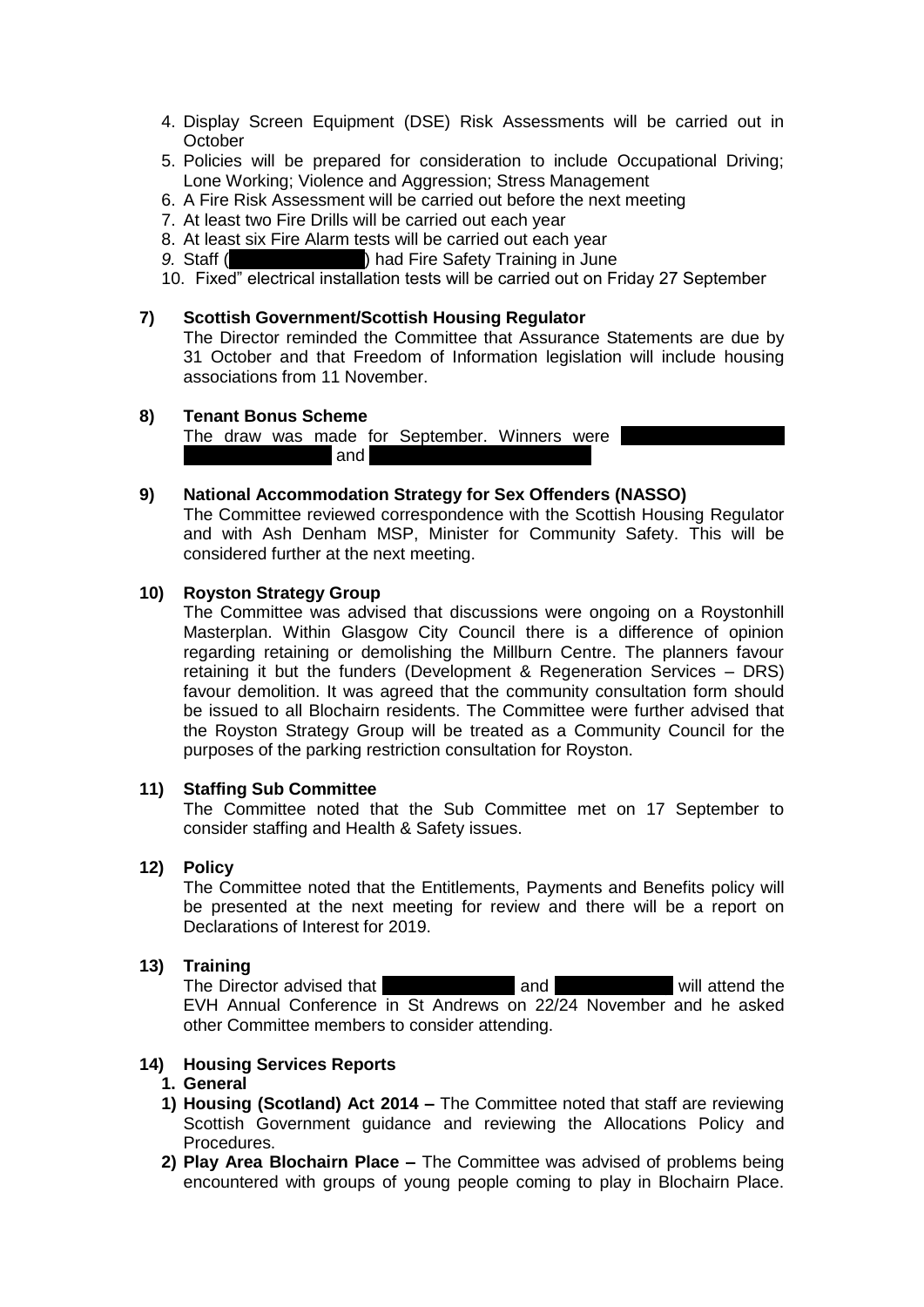The majority are coming from other areas. There has been damage to play equipment in the Toddlers' Play Area. After discussion it was agreed that staff should investigate the costs and protocols with regard to the provision of a CCTV camera to cover Blochairn Place. Staff should try to identify some of the young people involved

- **3) Landscape Maintenance –** The Committee was advised of a comment from a tenant about the quality of the landscape maintenance service provided by . The tenant asked whether the contract should be reviewed and that this should be considered by Committee. Staff have explained that this year has been particularly difficult due to weather conditions, of alternate extreme heat and heavy rain, causing rapid growth. If programmed work at Blochairn cannot be done due to torrential rain the gardeners cannot come the next day as they are scheduled to be elsewhere. Regular discussions are held with the company and recently the schedule has been changed to have a set squad working in Royston to cover Blochairn, Copperworks and Spire View. Staff commented that this type of work is typically low paid and retention of staff is difficult. Manuson Services Legislation of standing member of the Approved Contractors List and has provided a good service. Any difficulties have been resolved quickly and there is a good working relationship. It was agreed that this issue should be considered further at the next meeting
- 4) It was agreed that the Committee would consider setting up a Housing Services Sub Committee

## **2. Housing Management**

### **a) Cases**

- 1. **Former Tenant Ref: 000477.** The Committee was advised that the court case was dismissed with expenses of  $\mathbf{f}$ , The tenancy ended  $\blacksquare$  and the, now, former tenant moved to the model of the house accommodation. The house was in an appalling condition and cost  $\mathbf{\pounds}$  to bring it back to a lettable standard. Of that, amount,  $E$ , that has been recharged to the former tenant.
- 2. **Tenant Ref: 000621.** The Committee was advised that the allocation was through through the Young Person Leaving Person Leaving Care Protocol. There has been a prolonged period of nuisance and anti-social behaviour and court action has been instructed.
- 3. **Tenant Ref: 000492.** The Committee was advised that, following a prolonged period of nuisance and anti-social behaviour, court action was instructed. The case called to court on  $\qquad$  and was continued for  $\qquad$  weeks and continued again to allow the situation to be monitored. The solicitor was instructed to ask for the case to be Sisted (suspended from court) when it called in Court on It can be recalled if the situation changes.

# **b) Housing List –** as at **16 September**

- **76** applications, including **17 transfer** applications
- **0** live Section 5 Referrals
- **1** applicant was suspended
- **33** new applications were received between 1 April 2019 and 31 August 2019. On average, it has taken **6.3** days to process an application
- The review of the housing lists was completed in July 2019.
- **c) Allocations –** Between **1 April 2018** and **31 March 2019** there were **26**  allocations. On average, it took **4.5 days** to relet a house. Between **1 April 2019** and **31 August 2019** there were **12** allocations. On average, it took **4.1** days to relet a house.
- **d) Rent arrears –** at **27 August 2019,** arrears as % of Annual Rent Due were **1.18%.** The Committee noted updated details on **13** cases over £500
- **e) Estate Management –** the Committee noted that there had been fewer close inspections carried out over the last few months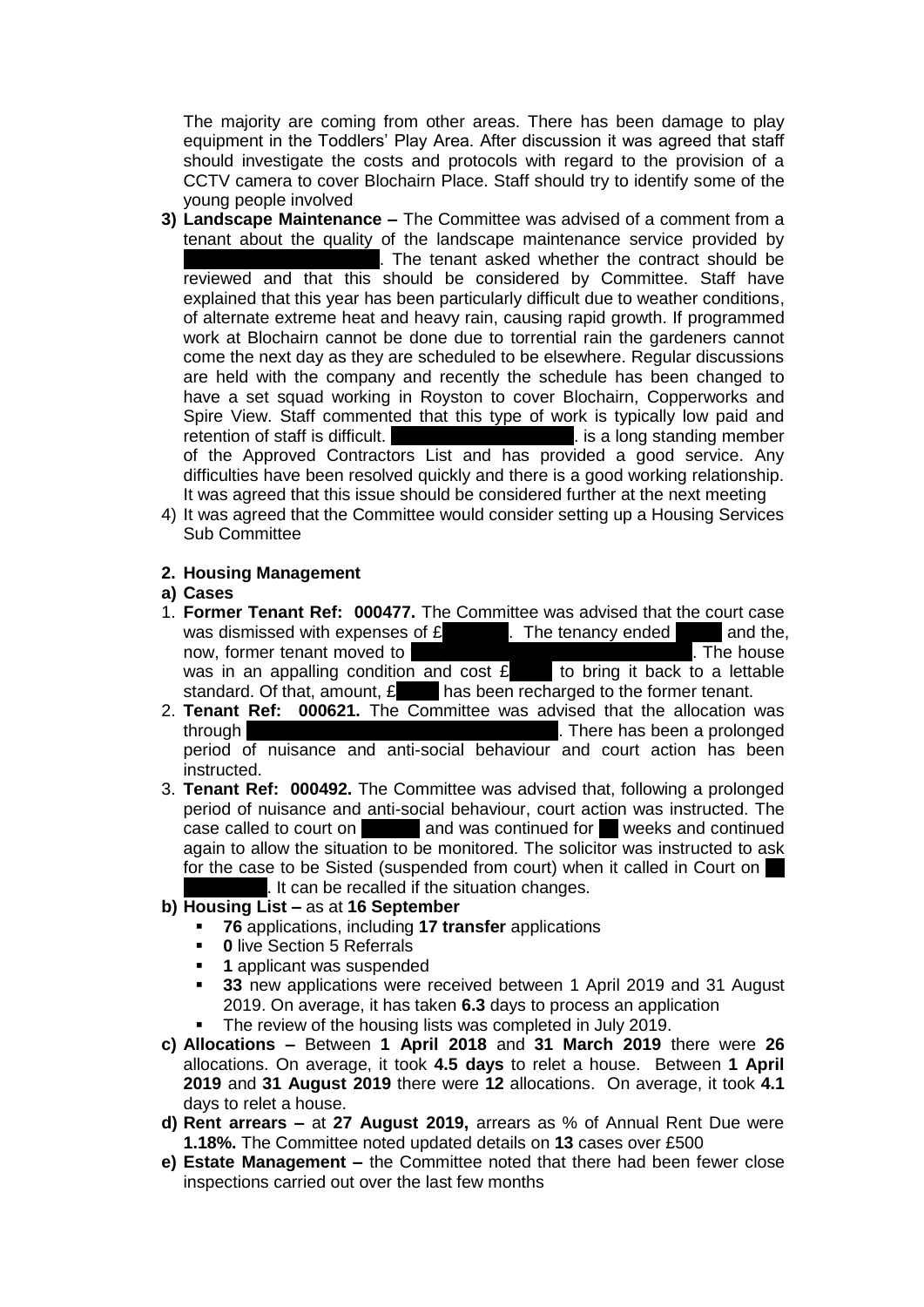- **f) Anti-Social Report –** From **1 April 2018** to **31 March 2019** there were **19** complaints, with **13** upheld. From **1 April 2019** to **31 August 2019** there were 11 complaints, with **8** upheld.
- **g) Support Staff Report –** The Committee noted reports on the Welfare Rights Officer (Patrick Hannon) and Financial Capability Officer (Maureen McGowan) from GEMAP for 1 April 2018 to 31 March 2019 and from 1 April 2019 to 31 August 2019. The new Tenancy Support Officer (Geraldine Burgess) from Simon Community is working with eight clients, two of whom are new referrals since 1 April 2019. It is intended that the Simon Community report will be along similar lines to GEMAP in future.

# **3. Maintenance**

# a) **Budget**

**2018/2019 - 1,315** jobs - **£375,645** spent, of which, **£238,010** was on Planned Maintenance and **£27,730** on **15** Medical Adaptations

**2019/2020 – 514** jobs - **£67,445** spent, of which, **£29,830** was on Planned Maintenance and **£6,537** on **4** Medical Adaptations.

The Committee noted reports on repairs by 'Urgency'; 'Contractor' and 'Trade'. The Committee instructed staff to amend these reports to show 'planned' and reactive works seperately

# b) **Performance**

- 2018/2019 of **1,315** jobs **1,311 (99.70%)** were within target
- 2019/2020 of **514** jobs **513** (**99.81%)** were within target
- c) **Pre/Post Inspection**
- 2018/2019 pre **332 (25.2%)** and post **114 (8.7%)**
- 2019/2020 pre **103 (20%)** and post **49 (9.5%)**
- d) **Tenant Satisfaction**
- 2018/2019 **- 125 (12.6%)** forms returned **96.2%** satisfaction
- 2019/2020 **46 (12.9%)** forms returned **100%** satisfaction
- e) **Void Costs**
- 2018/2019 **- £20,266** for **26** houses, an average of **£779**
- 2019/2020 **£8,503** for **7** houses, an average of **£1,215**
- f) **Major Repairs**
- **Contract 1 -** A resident satisfaction survey is ongoing
- **Contract 2 -** Decoration to closes/railings and close insulation work is ongoing. Veitchi close flooring will be cleaned after decoration is completed
- **Contract 3 -** Completed in May. Decoration and Veitchi close floor cleaning will begin when Contract 2 is completed
- The specification for new close doors is being queried

# g) **Planned Maintenance**

- the bathroom renewal contract has been completed at Contract 4. Satisfaction Survey to be carried out
- decoration of closes at Contract 2 is nearing completion
- the close wall insulation programme is on-going for 14 closes to resolve a long standing damp proofing issue. Grant Murray Architects have assisted with the specification
- h) **Contractors**
- $\blacksquare$  (Asbestos) have not provided insurance details. It was agreed that they could be removed from Approved Contractors List.
- I has ceased trading and will be removed from Contractors List. has taken over the business and a contractor information pack has been issued. It was agreed that they could be added to the list
- i) **Passivent –** The Passivent system at **Blochannish Place is not performing well** where there are internal kitchens and bathrooms. **Grant Murray Architects** are